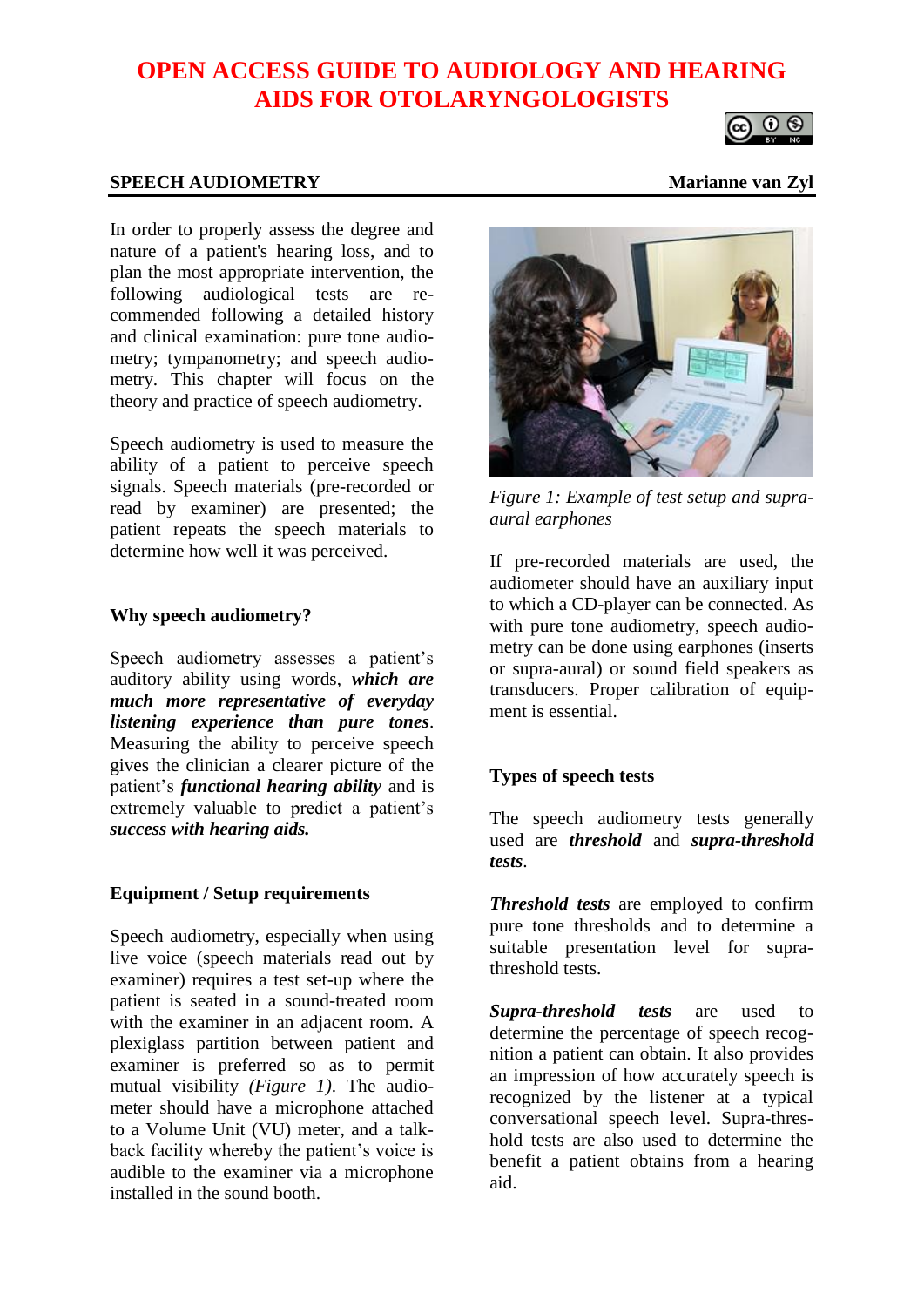*A third type of speech test* that is sometimes used in clinical practice is s*peech-in-noise tests.* These provide an impression of a patient's functioning in everyday communication situations which mostly involve some degree of background noise; tests are available in a number of languages <sup>1</sup>.

*Many types of speech materials* can be used to conduct speech audiometry. These commonly include single words (mono- or bisyllabic words), sentences or phonemes (vowels and consonants). It is preferable to assess speech perception in a patient's *native language*, or at least in a language in which he/she is highly capable. Therefore unless such standardised speech materials are available, new materials should be developed for every language in which speech audiometry is to be conducted.

#### **Presentation of test materials**

Speech audiometry tests are presented either as *"monitored live-voice"* or by using *pre-recorded test materials*.

*Monitored live-voice testing:* The test administrator presents speech materials through a microphone that is connected to a VU meter which measures the intensity level of the voice *(Figure 2)*.

The average output level at the transducer is controlled via the audiometer, but fluctuations in signal intensity are a function of fluctuations in the live-voice intensity. The *advantages* of monitored live-voice testing are that it is easy to administer, and allows flexibility of the test procedure.



*Figure 2: Typical audiometer with microphone and VU meter*

The *disadvantages* are the lack of precise control over the signal intensity, along with variations that occur across test administrators - different clinicians testing the same patient with the same test materials might yield large differences in results due to individual differences in the testers' voice frequencies and pronunciations.

*Pre-recorded materials:* Pre-recorded speech materials are recorded in an ideal acoustic environment, digitally edited, and presented via a CD-player or personal computer through the auxiliary input of the audiometer. *Advantages* include test-retest reliability of the materials, as well as a greater degree of control of signal intensity. *Disadvantages* include the effort required to produce such materials and the lack of flexibility in terms of the time intervals between presentations of individual test items (words).

**The following sections describe two speech tests that are commonly used in clinical practice, i.e. the speech reception or recognition threshold (SRT), and the speech discrimination score; the author also describes the test procedures as well as the interpretation of the results.**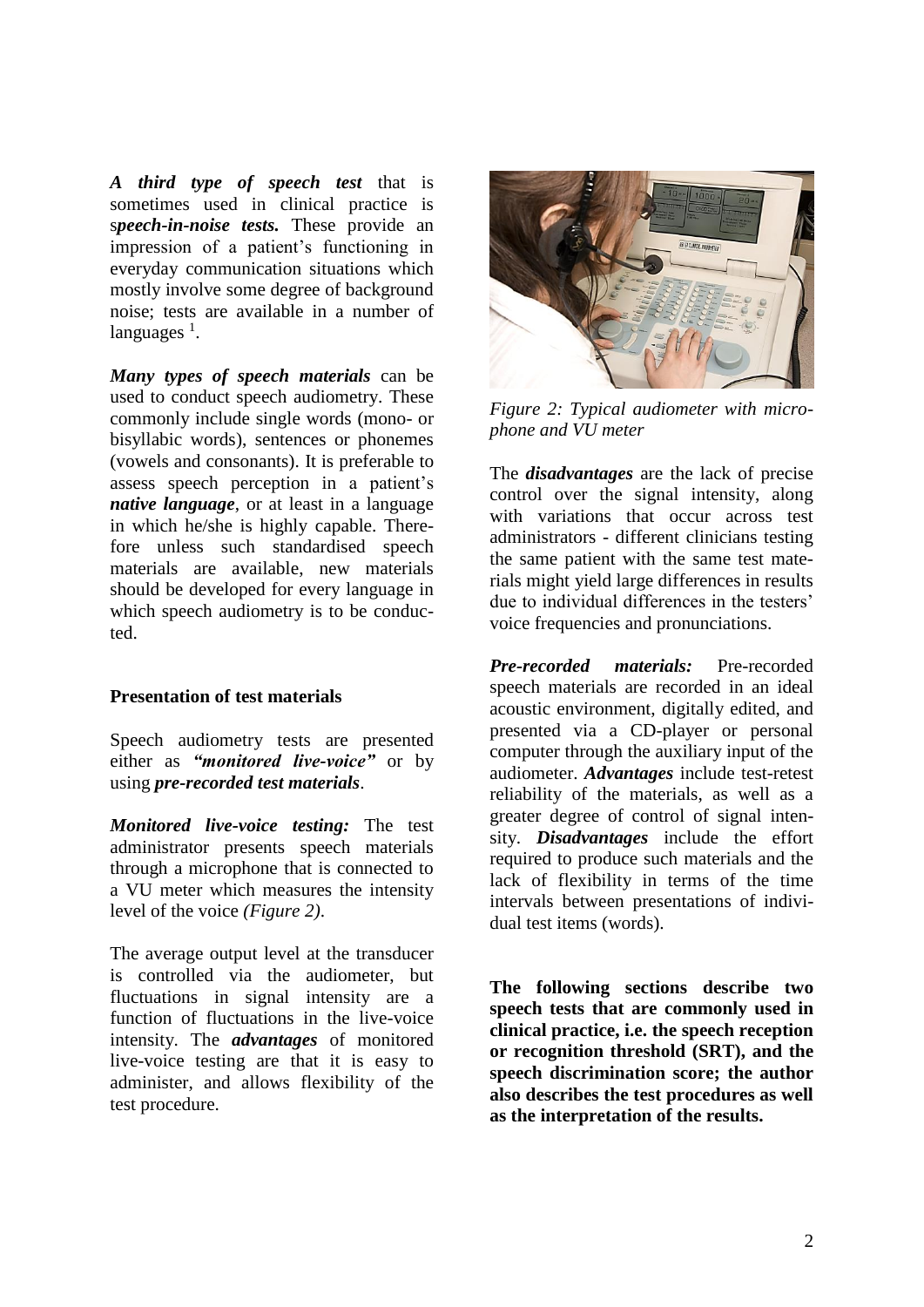# **Speech recognition threshold (SRT)**

The SRT is the most frequently used speech threshold test. It is a measure of the intensity level at which the listener is able to *correctly repeat 50% of words presented.* This level should correspond roughly to the average of the pure tone audiometry thresholds at 500, 1000 and 2000 Hz  $^2$ . When the pure tone audiogram is steeply sloping (high frequency hearing loss), the SRT corresponds better with either the best two of three pure tone average (PTA) frequencies (500, 1000 & 2000 Hz) or the best one of these three frequencies <sup>3</sup>. The SRT is generally con-ducted using *spondee words i.e.* single words that comprise two syllables with equal emphasis placed on each syllable.

# *SRT test procedure*

Before testing, the listener is *made familiar with the test materials* to ensure that all the words are known to him/her. This is done by providing a written list of the words to the patient to read aloud, or by presenting the words at a comfortable intensity (e.g. 30-40 dB above the PTA of 500, 1000 and 2000 Hz) and asking the patient to repeat the words (if the patient finds this intensity too low, words can also be presented at a slightly higher intensity for the purposes of familiarisation). Any words that the listener cannot repeat correctly or that is unfamiliar are excluded from the test. Before starting the test, instruct the patient to repeat the words he/she hears, even if the words become very soft, and he/she is allowed to guess if uncertain.

# *Chaiklin-Ventry SRT test procedure*

The SRT may be measured in many ways. A simple technique is that described by *Chaiklin and Ventry* <sup>4</sup> ; it is a descending method, meaning that the test commences at an intensity level clearly audible to the

patient, and is then lowered in predetermined step sizes to a level at which 50% recognition is attained.

- 1. Examine the pure tone thresholds obtained for 500, 1000 and 2000 Hz in the test ear
- 2. Use the lowest two of the three values to calculate a two-frequency PTA
- 3. Start testing at an intensity level 25dB above the two-frequency PTA by presenting one spondee word. If using monitored live-voice, take care to present the two syllables of the word with equal intensity by carefully watching the VU-meter and ensuring that the meter indicates the same level for both syllables
- 4. If the listener is unable to repeat the word at the initial presentation level, increase the intensity by 10dB and present another word
- 5. Continue this process until the listener is able to correctly repeat the presented word
- 6. Once the listener correctly repeats a word, lower the intensity by 5dB and present another word
- 7. Continue lowering the intensity in steps of 5dB until the listener makes an error
- 8. Once this occurs, the main part of the test is commenced
- 9. Start the main threshold search 10dB above the level where the listener made the first error. Present three words at this level
- 10. If all three words are repeated correctly, lower the intensity by 5dB and present three more words
- 11. Once the listener makes an error with any of the three words, present three more words at the same level to get a score out of six
- 12. Continue to descend in 5dB steps, each time presenting six words, until a level is reached where the patient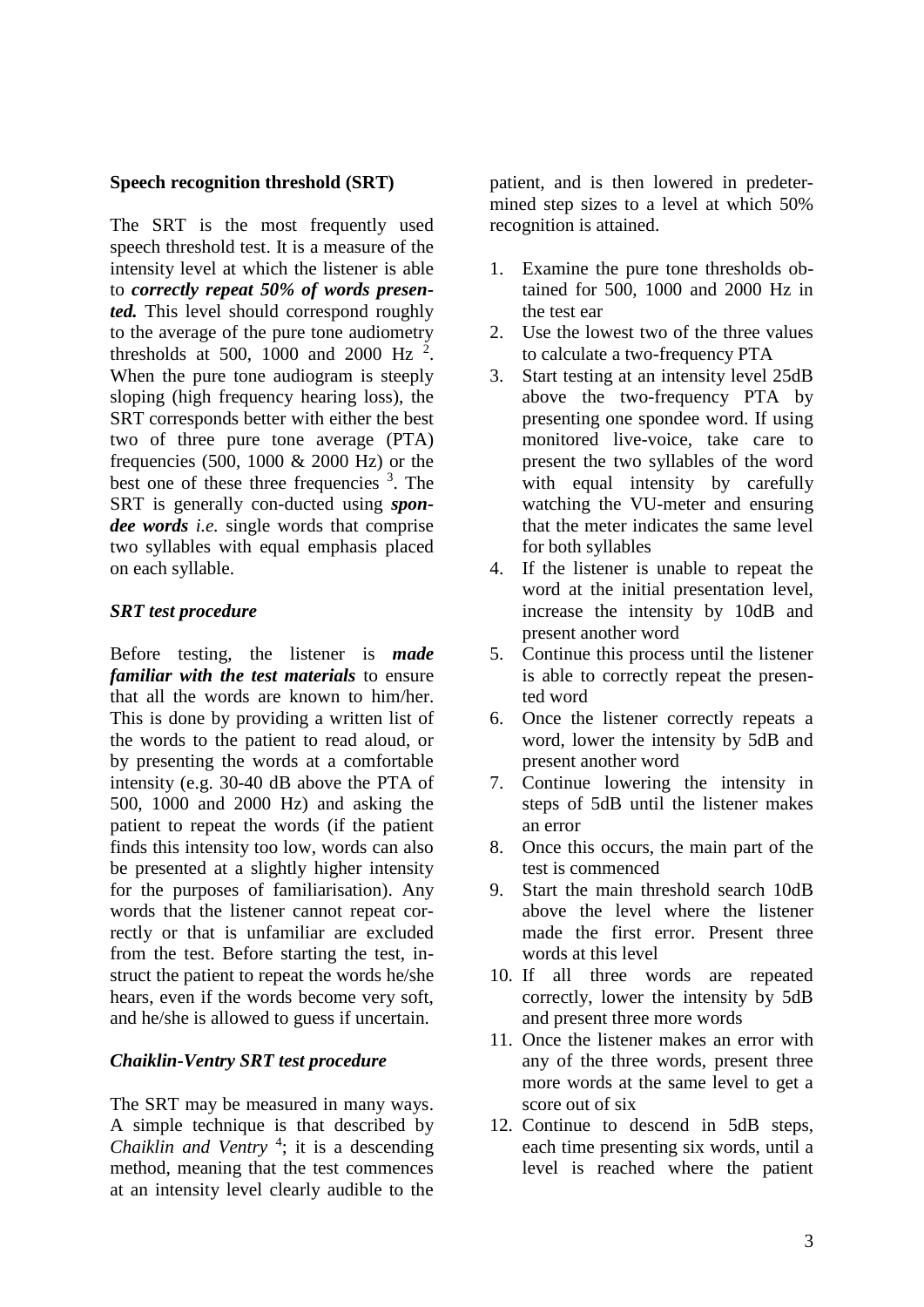correctly repeats three of six (50%) of the words

- 13. This level is then recorded on the test form as the SRT. If a patient repeats more than three of six words correctly at one level (e.g. 4/6 at 25dB) and less than three of six at the next presentation level (e.g. 2/6 at 20 dB), record the SRT as 20-25dB on the test form
- 14. Conduct the test in the opposite ear, so as to determine the SRT in each ear independently

# *Masking during SRT testing*

Both insert and supra-aural earphones can cause cross-hearing (a response from the non-test ear) due to the transmission of the presented sound via bone conduction to the other ear. The presented stimulus, however, reaches the non-test ear at a lower intensity (an attenuated level) than the level at which it was presented at the test ear. The attenuation that the sound undergoes as it travels from the test ear to the non-test ear is called interaural attenuation, and the amount of attenuation depends on the type of transducer (inserts or supra-aural earphones) used. Masking is used to prevent the sounds being heard in the non-test ear due to cross-hearing.

#### *Insert earphones (Figure 3)*

The interaural attenuation for insert earphones is about 60dB <sup>5</sup>. Therefore masking is required when the SRT of the test ear minus the best pure tone bone conduction threshold in the non-test ear is >60dB; or when the SRT of the test ear minus the SRT of the non-test ear is >60dB For example if the SRT of the test ear is 50dB, and the best bone conduction threshold in the non-test ear is 5dB, the calculation is as follows:  $50dB - 5dB = 45dB$ . As  $45dB$  is less than 60dB, no masking is needed.



*Figure 3: Insert earphones*

# *Supra-aural earphones (Figure 1)*

The interaural attenuation for supra-aural earphones is about  $40dB$ <sup>5</sup>. Therefore masking is required when the SRT of the test ear minus the best pure tone bone conduction threshold in the non-test ear is >40dB, or when the SRT of the test ear minus the SRT of the non-test ear is >40dB.

#### *Measuring a masked SRT*

- 1. The masked SRT is measured after the unmasked SRT has been determined.
- 2. Instruct the patient that he/she will hear a noise in one of the ears, but that he/she should ignore this noise and keep repeating the words heard in the other ear to the best of his/her ability.
- 3. Introduce the masking noise (preferably the noise marked "speech noise" on the audiometer, or if this is unavailable, "white noise") to the non-test ear. The noise is presented at 10dB above the SRT of the non-test ear.
- 4. Present 6 spondee words at the same level at which the threshold was measured before, with the masking noise presented to the non-test ear.
- 5. If the patient still attains 50% recognition at this level, increase the masking by 5dB and present six more words.
- 6. Repeat this process, until the masking level has been increased by 15dB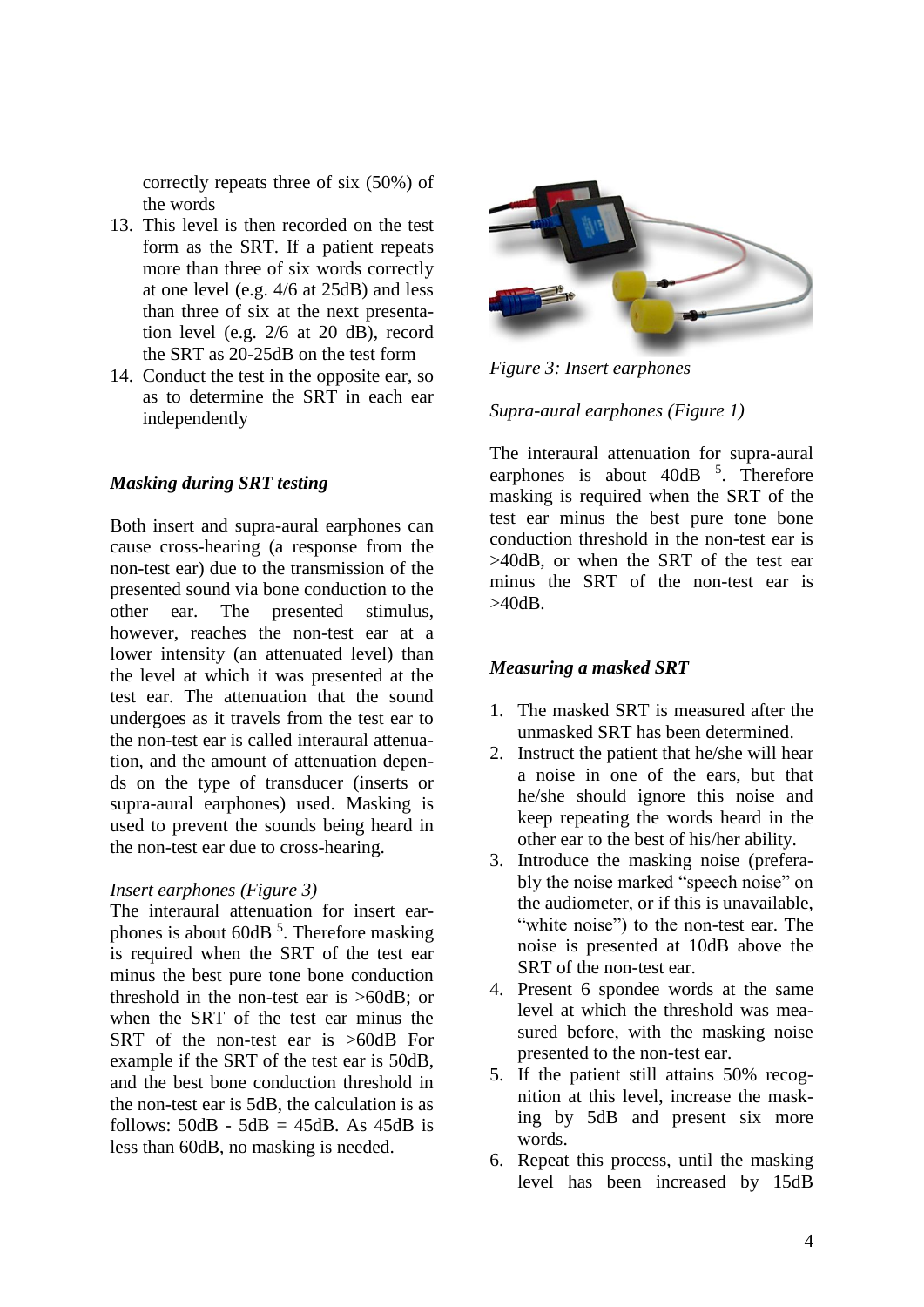(three steps of 5dB) from the original masking level.

- 7. If the patient still attains 50%, then the masked threshold is the same as the unmasked threshold. Record this on the audiogram, along with the masking level that was used (e.g. 20-35dB).
- 8. If the patient is unable to attain 50% recognition at the previously measured SRT level once masking is introduced, keep the masking level constant and increase the speech level in the test ear by 5dB, presenting six words at that level.
- 9. Continue this process until the patient attains 50% recognition.
- 10. Increase the masking level by 5dB and present six more words, repeating this process until the masking level is 15dB higher than the initial level.

# **Speech discrimination score**

The speech discrimination score (also called word recognition score) is the most commonly used test of *supra-threshold speech perception*.

This is an important test in the audiological test battery, as it *indicates the patient's ability to hear and understand speech at typical conversational levels*. It also indicates how well a patient can perceive speech if the presentation level is increaseed; this helps the clinician to predict the potential benefits from amplification. Some patients, especially those with sensorineural hearing loss and hearing losses that do not affect all frequencies equally, are unable to achieve 100% speech recognition, regardless of how much the presentation level is increased. These patients will benefit from strategies to improve the signal-to-noise ratio towards greater clarity of speech signals (e.g. advanced digital hearing aids, FM systems etc.). Speech audiometry results can also be used to

indicate the *site-of-lesion* if pathology is present. Patients with cochlear or retrocochlear hearing loss or pathology are generally unable to attain 100% speech recognition.

*Speech discrimination can be measured using a variety of test materials.* Monosyllabic single words preceded by a carrier phrase are most frequently used. Because measuring speech discrimination involves testing at three or more intensity levels, test materials should include a number of lists so that a complete list of words can be used at each presentation level. A number of commercially available tests in English are available *(*see *Lawson and Peterson* for a list of tests  $5$ ). Two frequently used English word lists are the *Northwestern Auditory Test No. 6 (NU-6)* <sup>6</sup> and the *CID Auditory Test W-22* <sup>7</sup> . Lists that are phonetically balanced (contain the same number of each particular phoneme in each list) are particularly popular as they ensure that listeners with a steeply sloping audiogram who have difficulty with high frequency phonemes will not find some of the lists easier than others. Ideally patients should be tested in their native language (mother tongue). If test materials are not available in the patient's first language and they are proficient in English, it should be possible to conduct the test using English materials, provided that the patient is familiar with all the words used. If the patient has limited English vocabulary it might be necessary to use a *closed set test* where the listener chooses a response from a limited number of options e.g. the *Modified Rhyme Hearing Test* <sup>9</sup> .

# *Standard word discrimination/recognition score measurement*

1. Instruct the patient to listen carefully to the presented words and to repeat them aloud.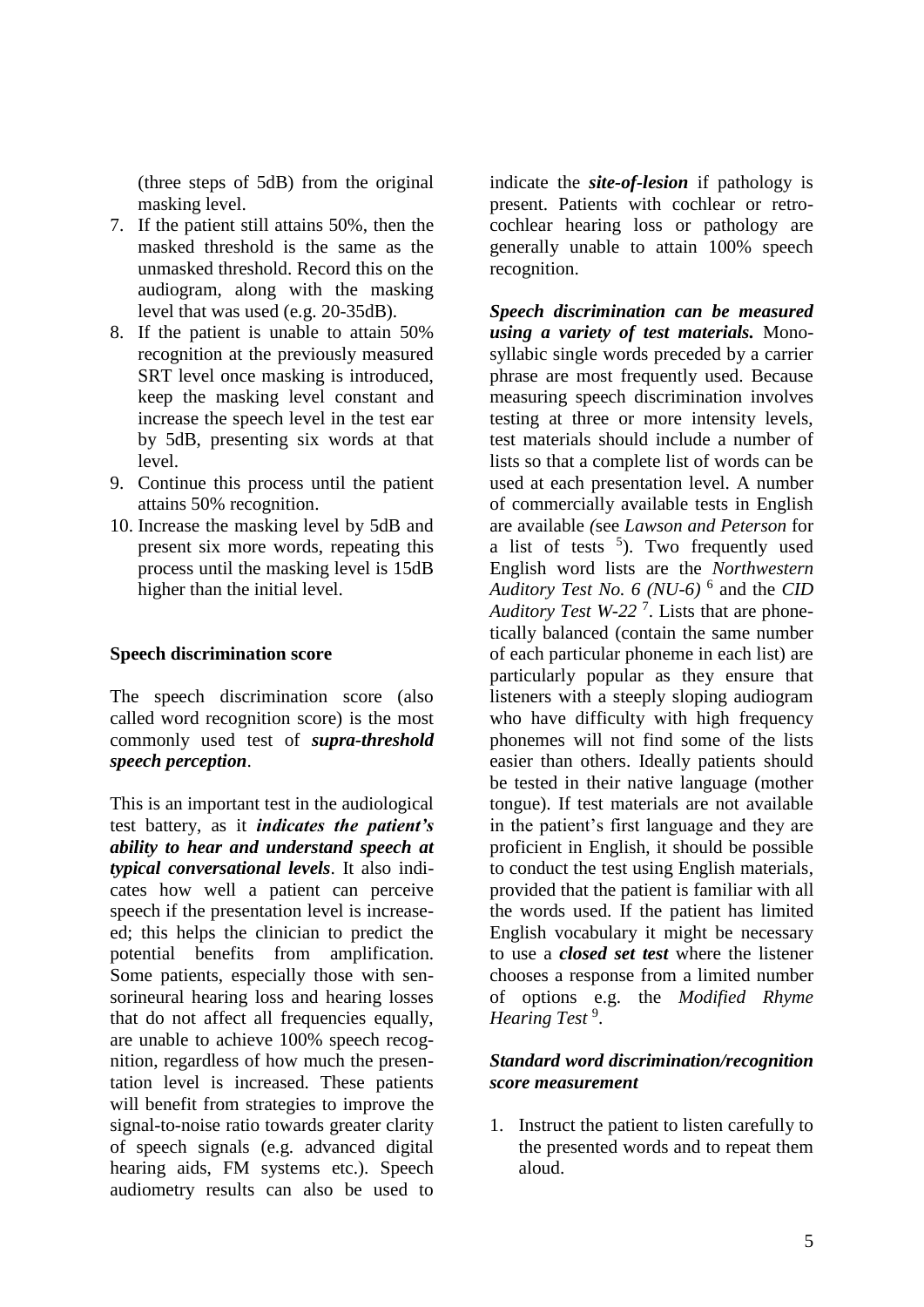- 2. Presentation of each test item may be preceded with a "carrier phrase" e.g. "say the word"; although results of research into the differences between this method and where no carrier phrase is used are inconclusive <sup>2</sup>. What is most important is that, whichever method is selected (*i.e.* with/ without carrier phrase), it should be used consistently throughout the test and across lists.
- 3. *If audiometric results (air and bone conduction pure tone audiometry) indicate normal hearing or a conductive loss*, start testing at 30dB above the measured SRT, or if the SRT is not available, 30dB above the average pure tone thresholds measured at 500, 1000 and 2000 Hz. Most patients with normal hearing should attain 100% speech recognition at 25-  $40$ dB above their SRT  $^{10}$ . Patients with conductive loss are also usually able to attain 100% recognition at intensity levels 30-40 dB above their own SRT.
- 4. *If a patient's audiogram indicates sensorineural hearing loss (both air and bone conduction thresholds elevated)*, start testing at 40dB above the patient's SRT <sup>8</sup>. Patients with cochlear or retro-cochlear hearing loss or pathology are generally unable to attain 100% speech recognition, regardless of presentation level. The objective with such patients is to determine what the maximum percentage of speech recognition is, and at what intensity level this occurs.
- 5. Start the test by presenting a complete list of words (typical word lists usually comprise 50 words) at the selected starting intensity level.
- 6. Record how many of the words the patient repeats correctly. It is useful to mark words in the list that the patient finds difficult or repeats incorrectly; when a patient mistakes a particular phoneme for another, make a note of

this. Calculate the percentage of words repeated correctly by doubling the score out of 50.

- 7. If the patient attains 100% recognition at the initial presentation level, present a 2 nd list at a level 20dB below this level, or at a conversational level (*i.e.* 60dB HL) if the patient's thresholds were elevated, to obtain an impression of how well the patient would hear at normal conversational levels.
- 8. If the patient is unable to attain 100% recognition (or very close to 100%) at the initial presentation level, present another list at an intensity level 20dB above the initial level. If time allows, a  $3<sup>rd</sup>$  list is presented at a level 20dB higher than that used for the  $2<sup>nd</sup>$  list, or 10dB higher if the presentation level is uncomfortable for the patient.
- 9. With *cochlear hearing loss*, speech recognition is expected to increase up to a certain point with increasing intensity (maximum recognition point), and then to stabilise.
- 10. With *retrocochlear lesions* speech recognition improves as intensity increases up to a point (maximum recognition point) after which recognition deteriorates at higher intensities. This phenomenon is called "roll-over" and is considered to be an indication of retrocochlear pathology. However, the degree of deterioration in speech recognition at increased intensities that can be considered a clinically significant roll-over may differ according to the speech materials used  $3$  and should be interpreted with caution and in conjunction with other site-of-lesion tests such as acoustic reflexes, reflex decay test or Auditory Brainstem Response measurements. The formula used to calculate the degree of rollover is as follows: (maximum score – minimum score)/maximum score; the maximum score indicates the maximum % of recognition the patient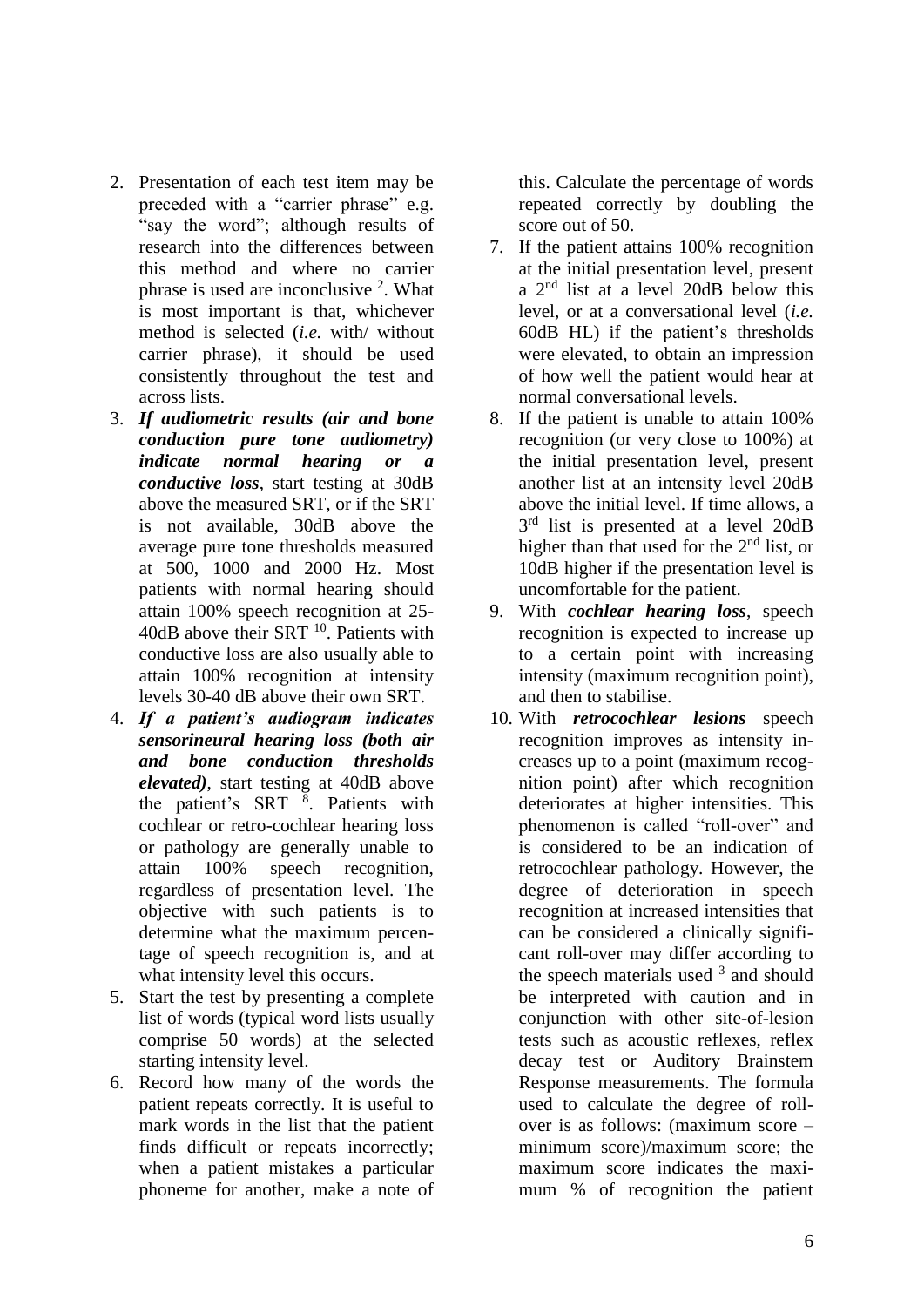attained, and the minimum score indicates the minimum % recognition attained at an intensity level higher than the level where the maximum score was obtained.

# *Masking during word recognition testing*

Unlike with SRTs, it is not necessary to first measure unmasked thresholds; the decision whether or not to mask is based on the presentation level which can be determined before the test is started. Masking for supra-threshold speech recognition testing is recommended under the following conditions  $5$ 

- 1. The presentation level at the test ear minus the best bone conduction threshold in the non-test ear exceeds the interaural attenuation (40 dB for supraaural earphones, 60 dB for inserts).
- 2. The presentation level at the test ear minus the SRT of the non-test ear exceeds interaural attenuation.

The *level of masking* depends on a number of factors:

- 1. *Air-bone gap* exceeding 15dB at any frequency. Examine the air and bone conduction thresholds in the non-test ear, and note the biggest significant airbone gap in the non-test ear.
- 2. *Interaural attenuation* depends on the transducer used, e.g. 40dB for supraaural, and 60 dB for insert earphones). Calculate the level of masking required by using the following formula: (Presentation level in test ear) minus (interaural attenuation) plus (the largest significant air-bone gap in the non-test ear) plus (safety factor of 20dB). Example: Word recognition is to be tested at 70dB in the test ear; supraaural earphones are to be used; and the largest air-bone gap in the non-test is 20dB. The masking level is as follows: 70dB (presentation level) – 40dB (interaural attenuation) + 15dB (air-

bone gap) +  $20dB$  (safety factor) = 65dB of masking required in the nontest ear.

# *Reporting speech audiometry results*

Speech reception threshold is recorded on the audiometric test form for the two ears separately e.g. the SRT of the right ear is reported as 15dB, and the SRT of the left ear as 10dB. A typical version of SRT results in an audiology report may be worded as follows: "The patient's speech recognition threshold (the loudness level where approximately 50% of speech is understood) was 15dB in the right ear and 10dB in the left ear. These findings confirm the pure tone thresholds". In cases where the SRT does not correspond closely to pure tone audiometry results, an explanation should be given if possible. In the case of a steeply sloping hearing loss, for instance, the SRT might correspond only to the best of the pure tone thresholds at 500, 1000 and 2000 Hz. If the patient's responses during pure tone audiometry were inconsistent and seemed unreliable, this may also explain a difference between pure tone thresholds and SRT. In cases like these, additional results (such as acoustic reflex thresholds measured with pure tones and broadband noise stimuli) may need to be considered in order to estimate accurate thresholds. If the SRT was measured at an intensity that was much higher than expected according to the pure tone results, the examiner should refer to the word recognition results to determine the possibility of a specific deficit with regards to the processing of speech sounds.

Word recognition test results are usually reported in a graph *(Figure 4)*. Each point on the graph illustrates the result of one completed list of a word recognition test as a percentage of the words that the listener repeated correctly at the corresponding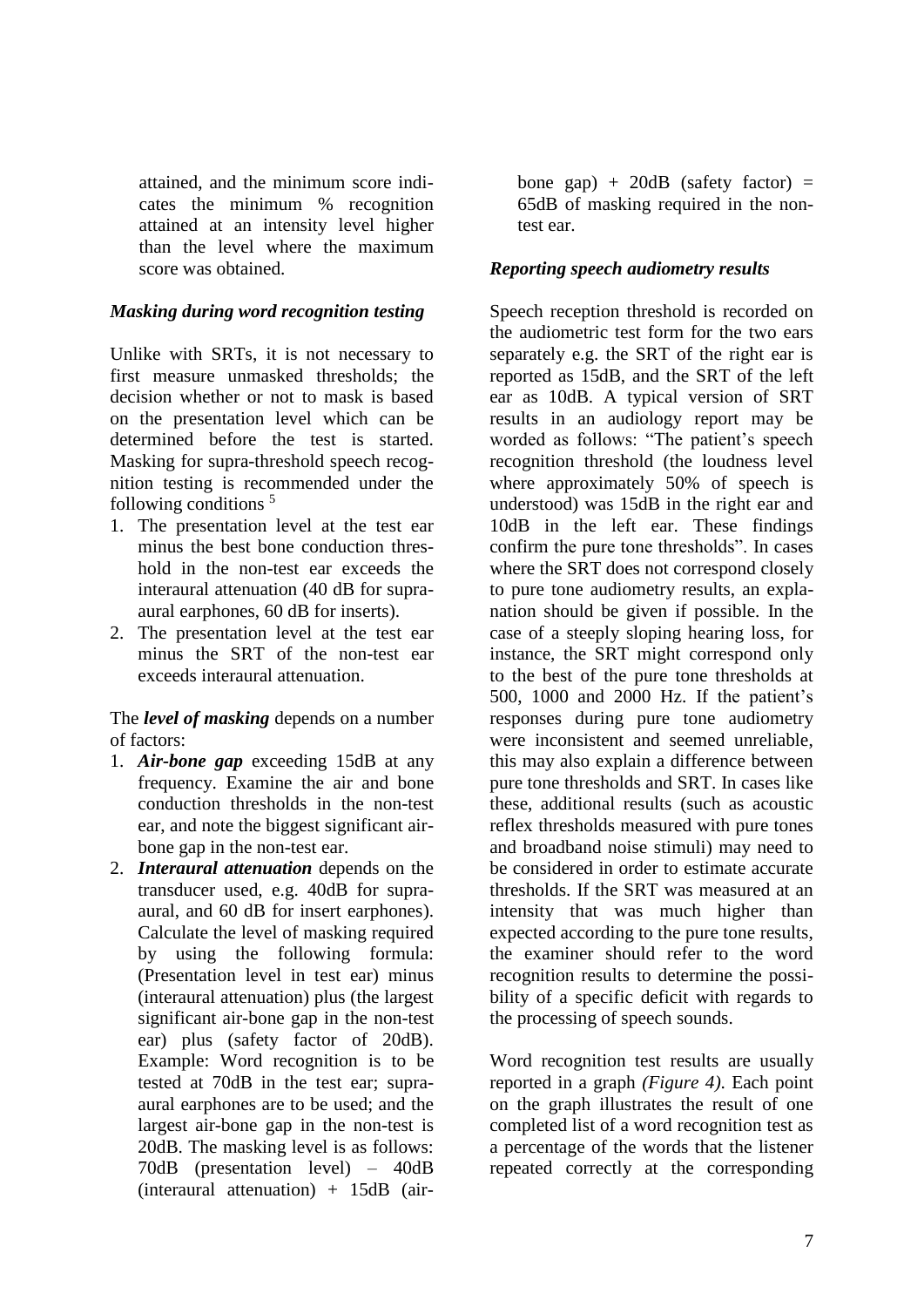intensity indicated on the x-axis of the graph.



*Figure 4: Reporting of word recognition tests*

Conductive hearing losses generally follow the same pattern of results as normal hearing, but at a higher intensity *(Figure 4)*.

Cochlear pathology tends to demonstrate a "plateau effect", reaching a ceiling of performance at less than 100% and no improvement in the score despite a rise in intensity *(Figure 4)*.

" $PB<sub>max</sub>$ " indicates the maximum % speech" recognition a listener is able to attain with phonetically balanced word lists; with retrocochlear pathology this value may be less than expected according to the pure tone results  $3$ . The last value for the retrocochlear loss is labelled the " $PB_{min}$ ", and refers to the lowest recognition score obtained at an intensity above the intensity at which the maximum score was measured *(Figure 4)*. As shown in *Figure 4*, patients with retrocochlear pathology may show a decrease in speech recognition as intensity increases, which is called a "rollover". However, the degree to which recognition decreases may depend on the word list that was used; the presence of rollover should therefore be considered in conjunction with other audiological findings to determine the likelihood of a retrocochlear lesion being present.

|                   |  |  | <i>Table 1</i> provides examples of how to |  |  |  |  |  |
|-------------------|--|--|--------------------------------------------|--|--|--|--|--|
|                   |  |  | report word recognition results in an      |  |  |  |  |  |
| audiology report. |  |  |                                            |  |  |  |  |  |

| <b>Site of lesion</b>         | <b>Examples of reported results</b>                                                                                                                                                                                                                          |  |  |  |
|-------------------------------|--------------------------------------------------------------------------------------------------------------------------------------------------------------------------------------------------------------------------------------------------------------|--|--|--|
| No lesion (normal<br>hearing) | 100% speech recognition at<br>presentation level 30dB above PTA                                                                                                                                                                                              |  |  |  |
| Conductive                    | 100% correct speech recognition,<br>but only at increased presentation<br>level. This corresponds with the<br>pure tone results and indicates<br>conductive hearing loss                                                                                     |  |  |  |
| Cochlear                      | Unable to reach 100% speech<br>recognition, regardless of increase<br>in presentation level. This corre-<br>sponds with presence of sensory<br>hearing loss due to cochlear lesion                                                                           |  |  |  |
| Retrocochlear                 | Unable to reach 100% speech<br>recognition, and speech recognition<br>abilities deteriorate with increase in<br>presentation level. This corresponds<br>with presence of sensorineural<br>hearing loss, and may be indicative.<br>of retrocochlear pathology |  |  |  |

*Table 1: Reporting word recognition*

#### **References**

- 1. Soli SD, Wong LLN. Assessment of speech intelligibility in noise with the Hearing in Noise Test. *International Journal of Audiology,* 2008; **47**(6): 356-61
- 2. Martin FN. *Introduction to Audiology*, (1997) 6<sup>th</sup> ed, Allyn & Bacon, Boston
- 3. Gelfand SA. *Essentials of Audiology*,  $(2009)$   $3<sup>rd</sup>$ ed. Thieme Medical Publishers, Inc., New York.
- 4. Chaiklin JB, Ventry IM. Spondee threshold measurement: A comparison of 2- and 5-dB steps. *Journal of Speech and Hearing Disorders.* 1964; **29**: 47- 59